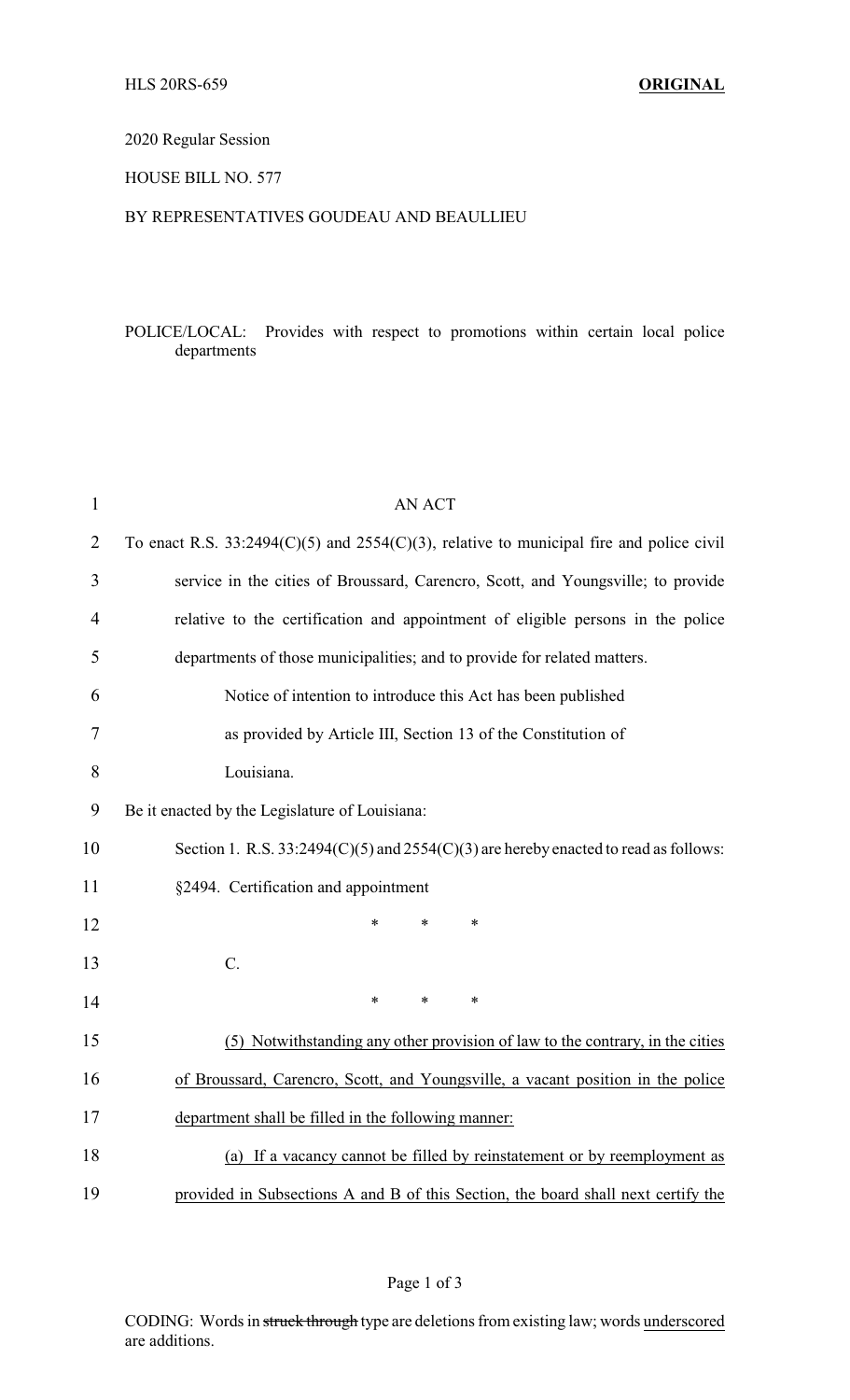| $\mathbf{1}$   | names of the persons on the promotional list, in the order in which they appear     |  |  |  |
|----------------|-------------------------------------------------------------------------------------|--|--|--|
| $\overline{2}$ | thereon, for the class in which the vacancy is to be filled.                        |  |  |  |
| 3              | (b) The appointing authority shall select and appoint to any vacancy to be          |  |  |  |
| 4              | filled a person whose name appears on the promotional list for the class for which  |  |  |  |
| 5              | he was tested as a person who is among the three highest in departmental seniority. |  |  |  |
| 6              | $\ast$<br>$\ast$<br>*                                                               |  |  |  |
| 7              | §2554. Certification and appointment                                                |  |  |  |
| 8              | *<br>$\ast$<br>∗                                                                    |  |  |  |
| 9              | $C$ .                                                                               |  |  |  |
| 10             | *<br>*<br>*                                                                         |  |  |  |
| 11             | (3) Notwithstanding any other provision of law to the contrary, in the cities       |  |  |  |
| 12             | of Broussard, Carencro, Scott, and Youngsville, a vacant position in the police     |  |  |  |
| 13             | department shall be filled in the following manner:                                 |  |  |  |
| 14             | (a) If a vacancy cannot be filled by reinstatement or by reemployment as            |  |  |  |
| 15             | provided in Subsections A and B of this Section, the board shall next certify the   |  |  |  |
| 16             | names of the persons on the promotional list, in the order in which they appear     |  |  |  |
| 17             | thereon, for the class in which the vacancy is to be filled.                        |  |  |  |
| 18             | (b) The appointing authority shall select and appoint to any vacancy to be          |  |  |  |
| 19             | filled a person whose name appears on the promotional list for the class for which  |  |  |  |
| 20             | he was tested as a person who is among the three highest in departmental seniority. |  |  |  |
| 21             | $\ast$<br>$\ast$<br>*                                                               |  |  |  |
|                |                                                                                     |  |  |  |

### DIGEST

The digest printed below was prepared by House Legislative Services. It constitutes no part of the legislative instrument. The keyword, one-liner, abstract, and digest do not constitute part of the law or proof or indicia of legislative intent. [R.S. 1:13(B) and 24:177(E)]

| HB 577 Original | 2020 Regular Session | Goudeau |
|-----------------|----------------------|---------|
|                 |                      |         |

**Abstract:** Provides relative to filling positions in the municipal fire and police civil service in the Broussard, Carencro, Scott, and Youngsville police departments.

Present constitution creates a fire and police civil service system applicable to municipalities of over 13,000 in population and parishes and fire protection districts. Provides that the system is subject to Art. XIV, §15.1 of the 1921 Constitution made statutory by the 1974 Constitution. Present law creates and provides for two fire and police civil service systems:

CODING: Words in struck through type are deletions from existing law; words underscored are additions.